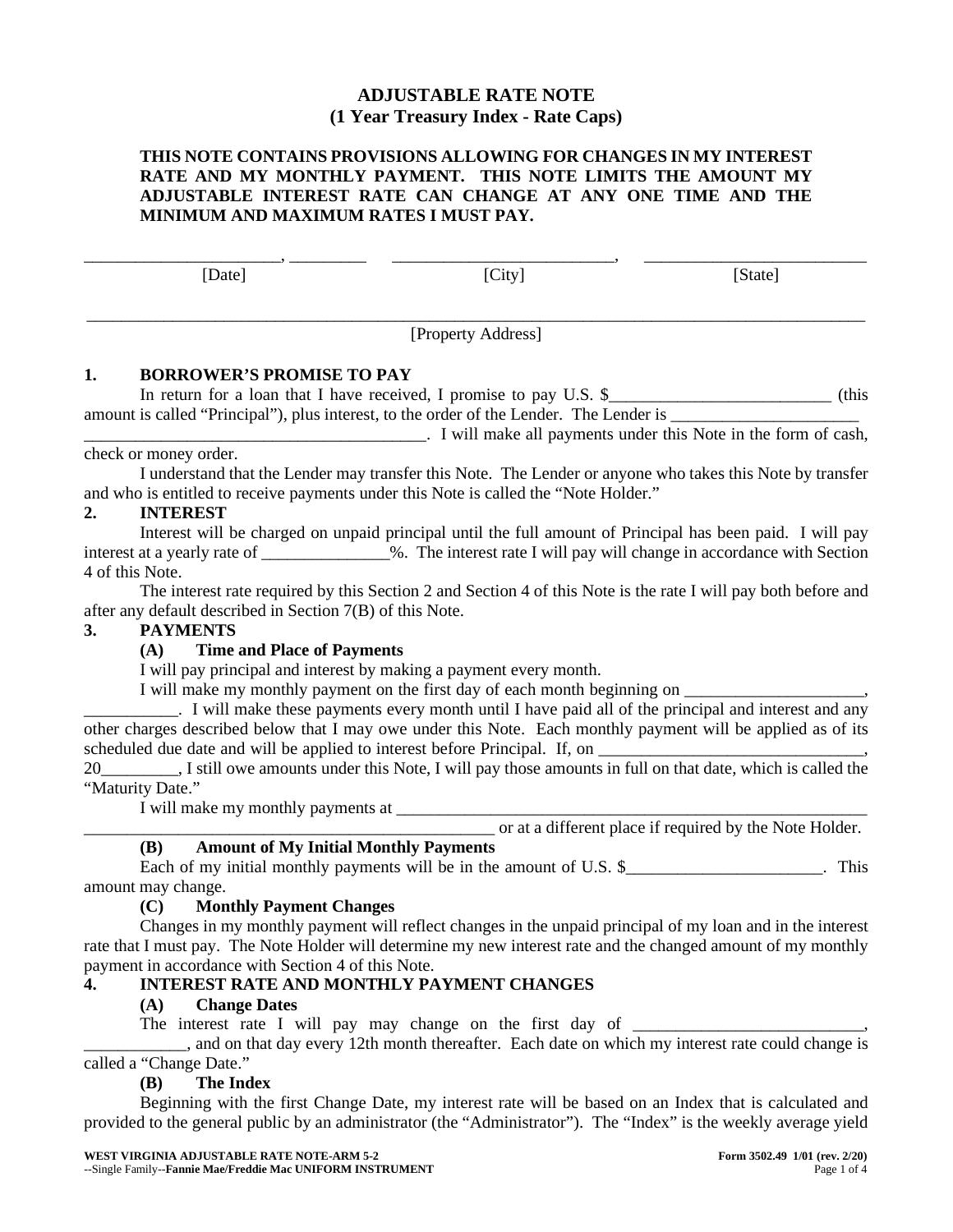on United States Treasury securities adjusted to a constant maturity of one year, as made available by the Board of Governors of the Federal Reserve System. The most recent Index value available as of the date 45 days before each Change Date is called the "Current Index," provided that if the Current Index is less than zero, then the Current Index will be deemed to be zero for purposes of calculating my interest rate.

If the Index is no longer available, it will be replaced in accordance with Section 4(G) below.

#### **(C) Calculation of Changes**

Before each Change Date, the Note Holder will calculate my new interest rate by adding <br>percentage points (2003) (the "Margin") to the Curr

\_\_\_\_\_\_\_\_\_\_\_\_\_\_\_\_\_\_\_\_\_\_\_\_\_\_\_ percentage points (\_\_\_\_\_\_\_\_\_\_\_%) (the "Margin") to the Current Index. The Margin may change if the Index is replaced by the Note Holder in accordance with Section 4(G)(2) below. The Note Holder will then round the result of the Margin plus the Current Index to the nearest one-eighth of one percentage point (0.125%). Subject to the limits stated in Section 4(D) below, this rounded amount will be my new interest rate until the next Change Date.

The Note Holder will then determine the amount of the monthly payment that would be sufficient to repay the unpaid principal that I am expected to owe at the Change Date in full on the Maturity Date at my new interest rate in substantially equal payments. The result of this calculation will be the new amount of my monthly payment.

## **(D) Limits on Interest Rate Changes**

The interest rate I am required to pay at the first Change Date will not be greater than  $\%$  or less than \_\_\_\_\_\_\_\_\_\_\_\_%. Thereafter, my interest rate will never be increased or decreased on any single Change Date by more than two percentage points (2.0%) from the rate of interest I have been paying for the preceding 12 months. My interest rate will never be greater than \_\_\_\_\_\_\_\_\_\_% or less than \_\_\_\_\_\_\_\_\_%.

#### **(E) Effective Date of Changes**

My new interest rate will become effective on each Change Date. I will pay the amount of my new monthly payment beginning on the first monthly payment date after the Change Date until the amount of my monthly payment changes again.

#### **(F) Notice of Changes**

The Note Holder will deliver or mail to me a notice of any changes in my interest rate and the amount of my monthly payment before the effective date of any change. The notice will include information required by law to be given to me and also the title and telephone number of a person who will answer any question I may have regarding the notice.

#### **(G) Replacement Index and Replacement Margin**

The Index is deemed to be no longer available and will be replaced if any of the following events (each, a "Replacement Event") occur: (i) the Administrator has permanently or indefinitely stopped providing the Index to the general public; or (ii) the Administrator or its regulator issues an official public statement that the Index is no longer reliable or representative.

If a Replacement Event occurs, the Note Holder will select a new index (the "Replacement Index") and may also select a new margin (the "Replacement Margin"), as follows:

(1) If a replacement index has been selected or recommended for use in consumer products, including residential adjustable-rate mortgages, by the Board of Governors of the Federal Reserve System, the Federal Reserve Bank of New York, or a committee endorsed or convened by the Board of Governors of the Federal Reserve System or the Federal Reserve Bank of New York at the time of a Replacement Event, the Note Holder will select that index as the Replacement Index.

(2) If a replacement index has not been selected or recommended for use in consumer products under Section  $(G)(1)$  at the time of a Replacement Event, the Note Holder will make a reasonable, good faith effort to select a Replacement Index and a Replacement Margin that, when added together, the Note Holder reasonably expects will minimize any change in the cost of the loan, taking into account the historical performance of the Index and the Replacement Index.

The Replacement Index and Replacement Margin, if any, will be operative immediately upon a Replacement Event and will be used to determine my interest rate and monthly payments on Change Dates that are more than 45 days after a Replacement Event. The Index and Margin could be replaced more than once during the term of my Note, but only if another Replacement Event occurs. After a Replacement Event, all references to the "Index" and "Margin" will be deemed to be references to the "Replacement Index" and "Replacement Margin."

The Note Holder will also give me notice of my Replacement Index and Replacement Margin, if any, and such other information required by applicable law and regulation.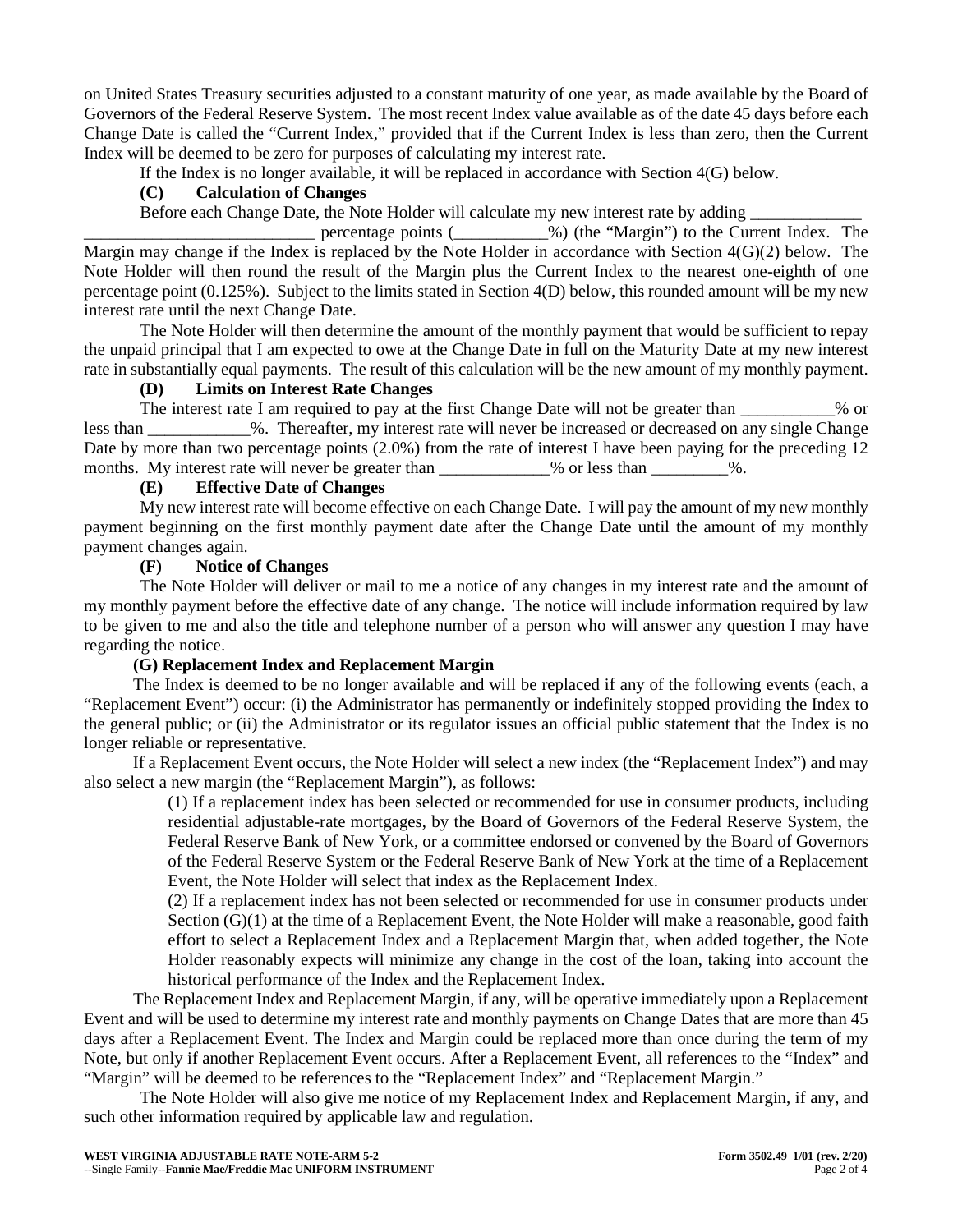## **5. BORROWER'S RIGHT TO PREPAY**

I have the right to make payments of Principal at any time before they are due. A payment of Principal only is known as a "Prepayment." When I make a Prepayment, I will tell the Note Holder in writing that I am doing so. I may not designate a payment as a Prepayment if I have not made all the monthly payments due under the Note.

I may make a full Prepayment or partial Prepayments without paying a Prepayment charge. The Note Holder will use my Prepayments to reduce the amount of Principal that I owe under this Note. However, the Note Holder may apply my Prepayment to the accrued and unpaid interest on the Prepayment amount, before applying my Prepayment to reduce the Principal amount of the Note. If I make a partial Prepayment, there will be no changes in the due dates of my monthly payment unless the Note Holder agrees in writing to those changes. My partial Prepayment may reduce the amount of my monthly payments after the first Change Date following my partial Prepayment. However, any reduction due to my partial Prepayment may be offset by an interest rate increase.

## **6. LOAN CHARGES**

If a law, which applies to this loan and which sets maximum loan charges, is finally interpreted so that the interest or other loan charges collected or to be collected in connection with this loan exceed the permitted limits, then: (a) any such loan charge shall be reduced by the amount necessary to reduce the charge to the permitted limit; and (b) any sums already collected from me which exceeded permitted limits will be refunded to me. The Note Holder may choose to make this refund by reducing the Principal I owe under this Note or by making a direct payment to me. If a refund reduces Principal, the reduction will be treated as a partial Prepayment.

## **7. BORROWER'S FAILURE TO PAY AS REQUIRED**

## **(A) Late Charges for Overdue Payments**

If the Note Holder has not received the full amount of any monthly payment by the end of \_\_\_\_\_\_\_\_\_\_\_\_\_\_\_\_ calendar days after the date it is due, I will pay a late charge to the Note Holder. The amount of the charge will be \_\_\_\_\_\_\_\_\_\_\_\_\_\_\_% of that portion of the installment of principal and interest that is overdue, but not more than U.S. \$\_\_\_\_\_\_\_\_\_\_\_\_\_\_\_\_\_\_\_\_\_\_. I will pay this late charge promptly but only once on each late payment.

#### **(B) Default**

If I do not pay the full amount of each monthly payment on the date it is due, I will be in default.

#### **(C) Notice of Default**

If I am in default, the Note Holder may send me a written notice telling me that if I do not pay the overdue amount by a certain date, the Note Holder may require me to pay immediately the full amount of Principal which has not been paid and all the interest that I owe on that amount. That date must be at least 30 days after the date on which the notice is mailed to me or delivered by other means.

#### **(D) No Waiver By Note Holder**

Even if, at a time when I am in default, the Note Holder does not require me to pay immediately in full as described above, the Note Holder will still have the right to do so if I am in default at a later time**.**

#### **(E) Payment of Note Holder's Costs and Expenses**

If the Note Holder has required me to pay immediately in full as described above, the Note Holder will have the right to be paid back by me for all of its costs and expenses (except attorneys' fees) in enforcing this Note to the extent not prohibited by applicable law.

#### **8. GIVING OF NOTICES**

Unless applicable law requires a different method, any notice that must be given to me under this Note will be given by delivering it or by mailing it by first class mail to me at the Property Address above or at a different address if I give the Note Holder a notice of my different address.

Any notice that must be given to the Note Holder under this Note will be given by delivering it or by mailing it by first class mail to the Note Holder at the address stated in Section 3(A) above or at a different address if I am given a notice of that different address.

# **9. OBLIGATIONS OF PERSONS UNDER THIS NOTE**

If more than one person signs this Note, each person is fully and personally obligated to keep all of the promises made in this Note, including the promise to pay the full amount owed. Any person who is a guarantor, surety or endorser of this Note is also obligated to do these things. Any person who takes over these obligations, including the obligations of a guarantor, surety or endorser of this Note, is also obligated to keep all of the promises made in this Note. The Note Holder may enforce its rights under this Note against each person individually or against all of us together. This means that any one of us may be required to pay all of the amounts owed under this Note.